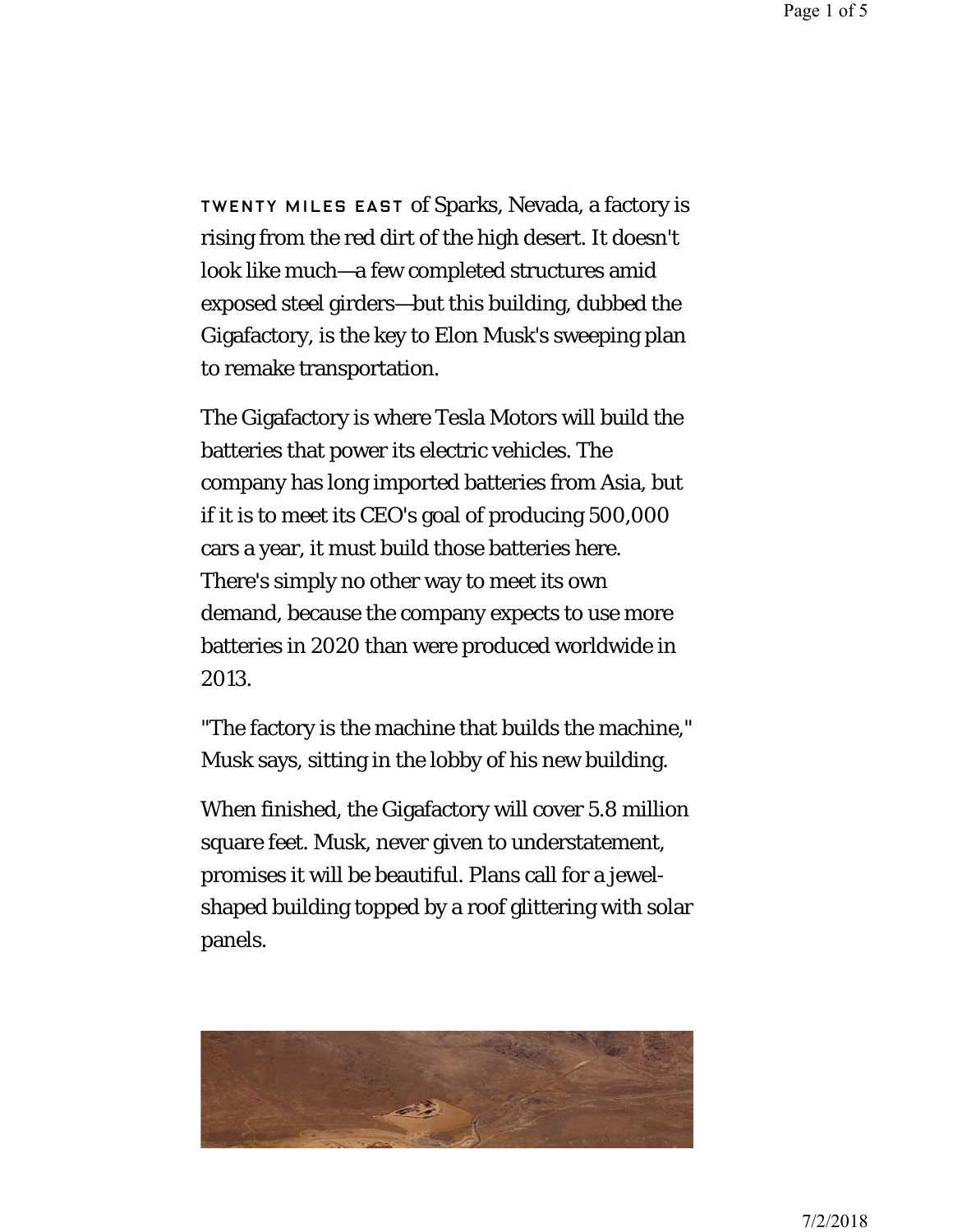

**TESLA** 

Crews broke ground in June, 2014, and Musk says EV batteries will start coming off the assembly line next year. That seems optimistic, given that just 14 percent of the factory is finished, but 1,000 people are working seven days a week to hit that deadline.

Those crews work among the Tesla employees already building Powerall and Powerpack home and industrial energy storage units using cells built at Tesla's factory in Fremont, California. (The company plans to start producing cells, which are combined to form the big packs in cars, at the Gigafactory.)

Robots will do much of the work in a factory with shiny grey floors and white walls with red trim. Huge red X-shaped braces secure the walls, providing a measure of seismic security. Engineers work at desks not far from the production line, so they can keep a close eye on the machine that will make the machine. A sign taped up in the break room reads "Reno Supercharger," a reference to the company's EV quick-charge stations.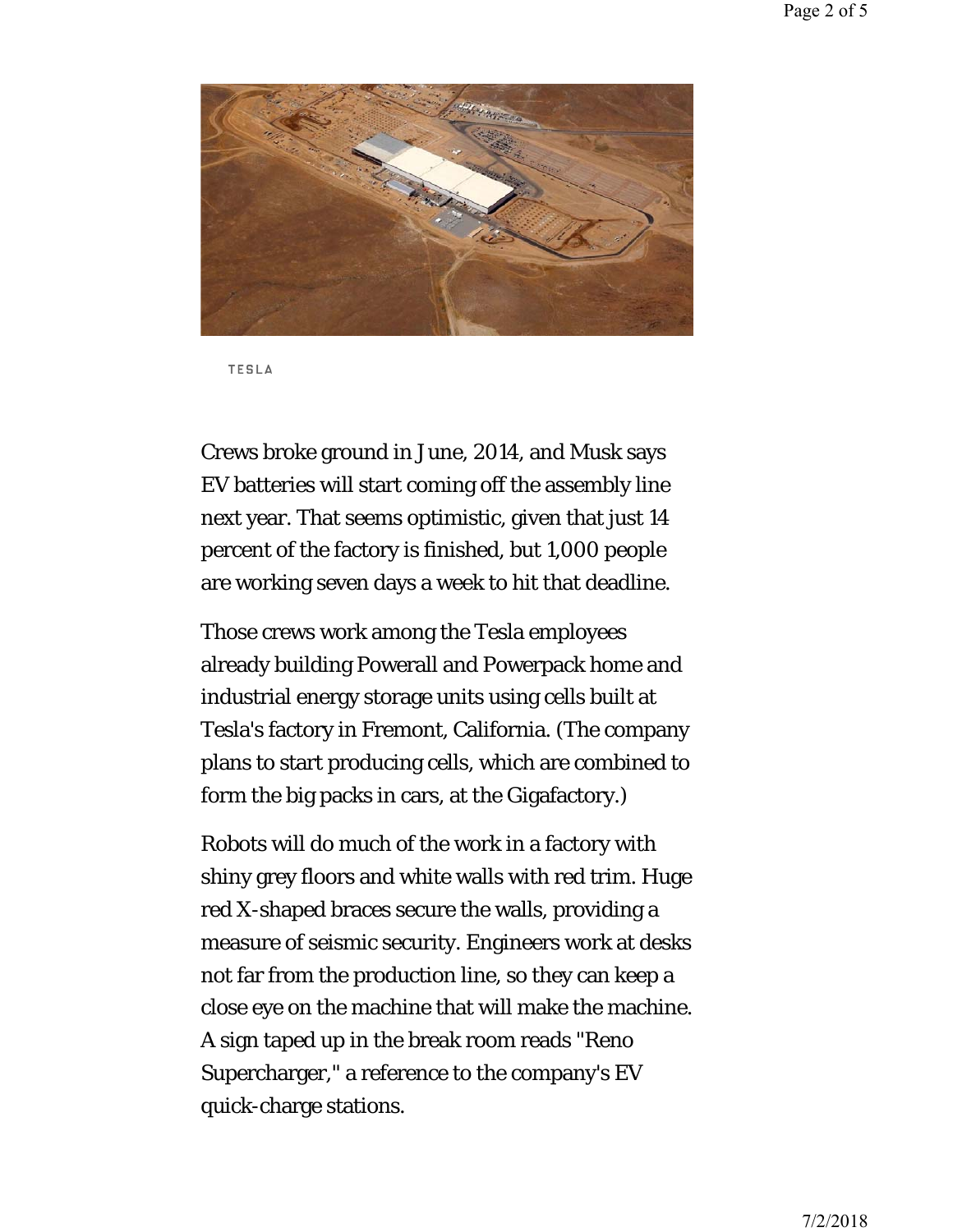The factory will be heavily automated, but machines can't do everything, so the factory also will employ some 6,500 people when it hits full production.



 $\mathbb A$ 

Finishing the factory is imperative. Tesla plans to start building the Model 3 sedan in 2018, and wants to produce half a million vehicles annually the same year. The only way that works is if Tesla can dramatically increase battery production while bringing down costs. Global demand for the limited supply of lithium-ion batteries—used in everything from power tools to cell phones to automobiles—will grow as automakers build more hybrids and EVs.

"You just look at the math. If you're going to be 50 plus percent of a market, you're in a really bad position unless you control that supply chain," says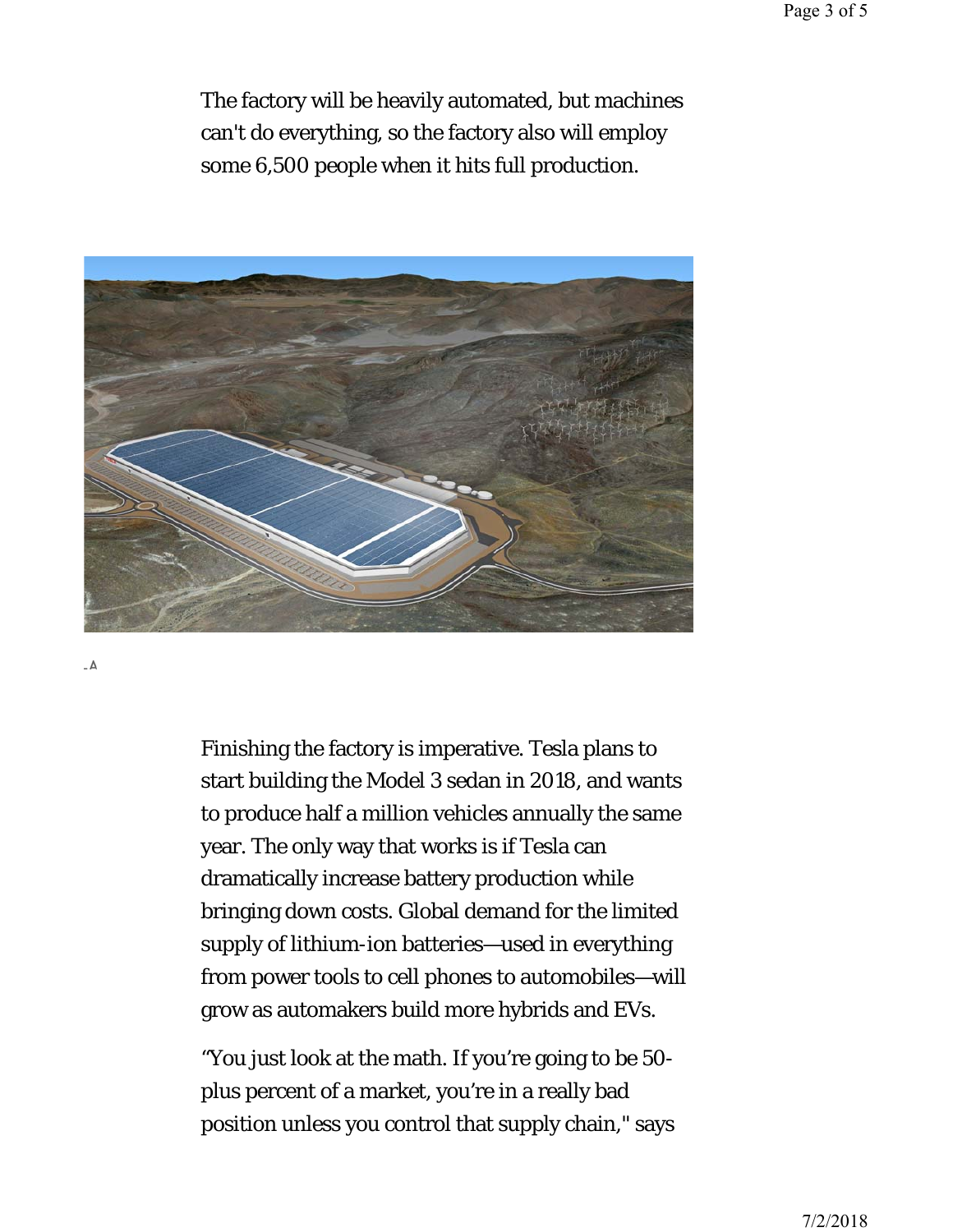Brook Porter, a senior partner at Kleiner Perkins. "He had to take control of it."

## RELATED **STORIES**



JACK STEWART Tesla's Done Being an Automaker—It's Now an Energy Company



ALEX DAVIES Tesla Just Made Its Huge Model 3 Challenge Even Huger



JACK STEWART Tesla's Plan for World Domination Includes Buses and Semis

Gigafactory, a joint venture with Panasonic and other partners, brings everything needed to build batteries under one enormous roof.\_\_ \_\_Raw materials like lithium will eventually arrive by rail. Tesla won't be getting the

stuff directly from a mine, but the supply chain doesn't start far from there. "It will be a fairly basic level of incoming material that gets built up," Musk says.

The assembly lines will do everything from make the individual cells—cylinders a bit bigger than an AA battery—to assembling the immense packs that power a Model S or store energy in someone's garage. Tesla doesn't disclose its costs, but says